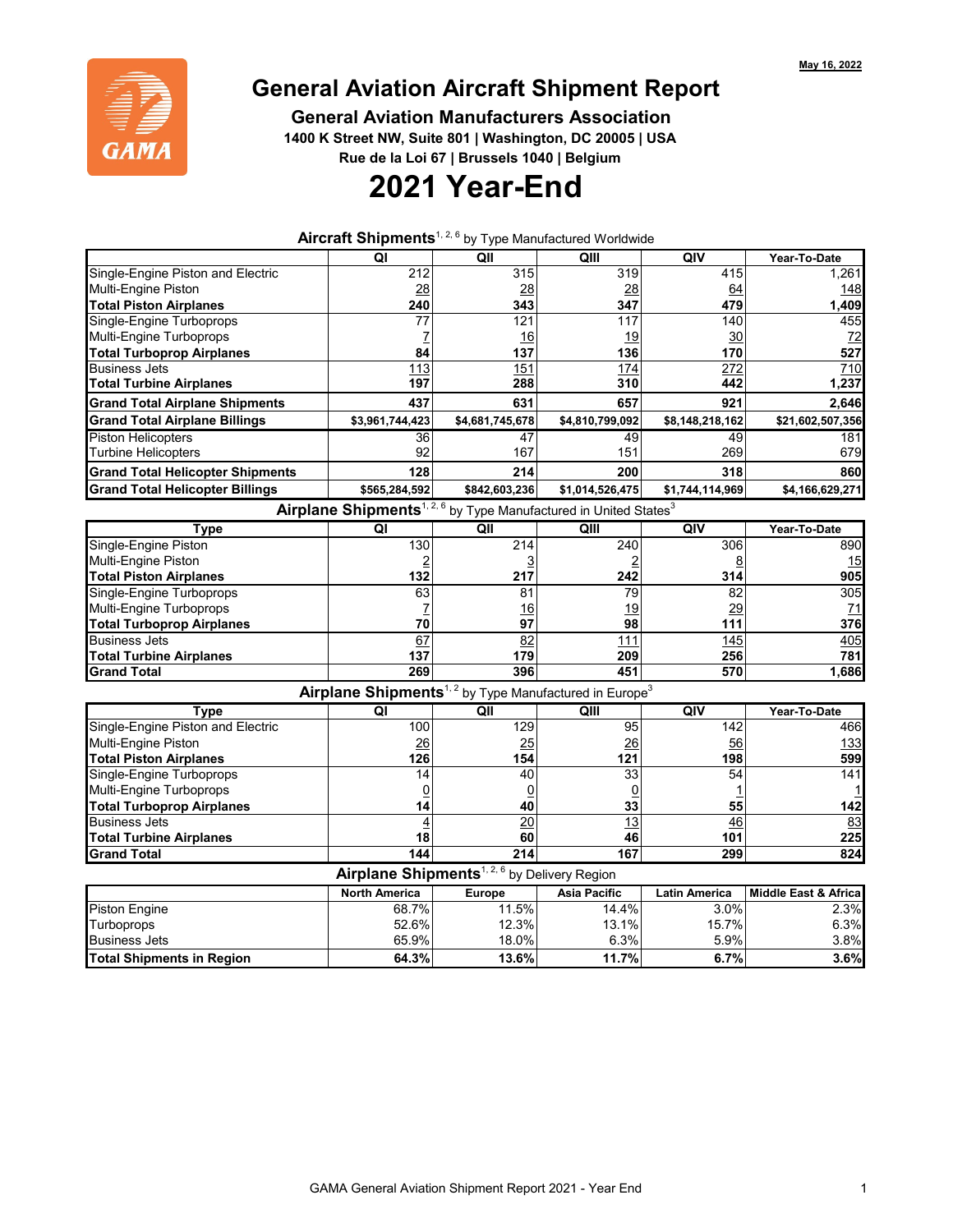|  | <b>Airplane Shipments</b> <sup>1, 2, 6</sup> by Type Manufactured Worldwide |
|--|-----------------------------------------------------------------------------|
|--|-----------------------------------------------------------------------------|

| Airbus Corporate Jets <sup>7</sup><br>ACJ319neo<br>0<br>O<br>2<br>ACJ320neo<br>0<br>ი<br>2<br>ACJ321neo<br>U<br>0<br>2<br>ACJ330-200<br>0<br>ACJ330-300<br>0<br>ACJ350-900<br>$\overline{0}$<br><b>Total Units</b><br>2<br>2<br>1<br>6<br>11<br><b>Total Billings</b><br>\$87,000,000<br>\$95,000,000<br>\$0<br>\$402,000,000<br>\$584,000,000<br>Air Tractor <sup>4</sup><br>AT-401B<br>0<br>0<br>0<br>0<br>AT-402A<br>0<br>0<br>0<br>0<br>AT-402B<br>5<br>18<br>2<br>5<br>6<br>AT-502A/XP<br>10<br>10<br>31<br>8<br>3<br>AT-502B<br>29<br>5<br>8<br>9<br>AT-504<br>3<br>0<br>3<br>7<br>AT-602<br>12<br>AT-802<br>0<br>3<br>45<br>AT-802A<br>10<br>15<br>14<br>6<br>AT-802AF<br>2<br>11<br>4<br><b>AT-802F</b><br>$\overline{3}$<br><b>Total Units</b><br>37<br>45<br>40<br>41<br>163<br><b>Total Billings</b><br>\$22,567,970<br>\$27,123,086<br>\$22,194,442<br>\$24,783,622<br>\$96,669,121<br>0<br>0<br>0<br>0<br>ი<br>0<br>0<br>በ<br>0<br>U<br><b>8GCBC Scout</b><br>3<br>11<br><b>8KCAB Super Decathlon</b><br>2<br>5<br><b>8KCAB Xtreme Decathlon</b><br><u>0</u><br>0<br><u>0</u><br><b>Total Units</b><br>4<br>7<br>20<br><b>Total Billings</b><br>\$989,000<br>\$1,127,000<br>\$1,343,000<br>\$1,900,000<br>\$5,359,000<br>Y5B<br>5<br>0<br>10<br>0<br>5<br>LE500<br>0<br>3<br>በ<br>3<br>ი<br>0<br>0<br>0<br>0<br>0<br>Y12 Series<br><u>0</u><br>0<br>5<br>8<br>13<br>0<br>\$0<br>\$0<br>\$3,807,340<br>\$5,631,313<br>\$9,438,653<br>Boeing Business Jets <sup>7</sup><br>0<br>0<br>0<br>0<br>0<br><b>BBJ MAX 8</b><br>0<br>0<br>2<br>1<br>1<br>0<br><u>0</u><br>$\overline{0}$<br><u>0</u><br><u>0</u><br><b>Total Units</b><br>1<br>1<br>0<br>0<br><b>Total Billings</b><br>\$80,000,000<br>\$0<br>\$80,000,000<br>\$0<br>\$160,000,000<br><b>Bombardier</b><br>Learjet 70 / 75 / 75 Liberty<br>$\overline{c}$<br>3<br>10<br>4<br>Challenger 350 / 650<br>9<br>18<br>44<br>9<br>8<br>Global 5000 / 5500 / 6000 / 6500 / 7500<br>17<br>15<br>18<br><u>16</u><br>66<br>29<br>27<br>38<br><b>Total Units</b><br>26<br>120 | <b>Make and Model</b>             | All plate Sulphletits<br>QI | QII             | by Type Manufactured worldwide<br>QIII | QIV             | <b>YTD</b>      |
|--------------------------------------------------------------------------------------------------------------------------------------------------------------------------------------------------------------------------------------------------------------------------------------------------------------------------------------------------------------------------------------------------------------------------------------------------------------------------------------------------------------------------------------------------------------------------------------------------------------------------------------------------------------------------------------------------------------------------------------------------------------------------------------------------------------------------------------------------------------------------------------------------------------------------------------------------------------------------------------------------------------------------------------------------------------------------------------------------------------------------------------------------------------------------------------------------------------------------------------------------------------------------------------------------------------------------------------------------------------------------------------------------------------------------------------------------------------------------------------------------------------------------------------------------------------------------------------------------------------------------------------------------------------------------------------------------------------------------------------------------------------------------------------------------------------------------------------------------------------------------------------------------------------------------------------------------------------------------------------------------------------------------------------|-----------------------------------|-----------------------------|-----------------|----------------------------------------|-----------------|-----------------|
|                                                                                                                                                                                                                                                                                                                                                                                                                                                                                                                                                                                                                                                                                                                                                                                                                                                                                                                                                                                                                                                                                                                                                                                                                                                                                                                                                                                                                                                                                                                                                                                                                                                                                                                                                                                                                                                                                                                                                                                                                                      |                                   |                             |                 |                                        |                 |                 |
|                                                                                                                                                                                                                                                                                                                                                                                                                                                                                                                                                                                                                                                                                                                                                                                                                                                                                                                                                                                                                                                                                                                                                                                                                                                                                                                                                                                                                                                                                                                                                                                                                                                                                                                                                                                                                                                                                                                                                                                                                                      |                                   |                             |                 |                                        |                 |                 |
|                                                                                                                                                                                                                                                                                                                                                                                                                                                                                                                                                                                                                                                                                                                                                                                                                                                                                                                                                                                                                                                                                                                                                                                                                                                                                                                                                                                                                                                                                                                                                                                                                                                                                                                                                                                                                                                                                                                                                                                                                                      |                                   |                             |                 |                                        |                 |                 |
|                                                                                                                                                                                                                                                                                                                                                                                                                                                                                                                                                                                                                                                                                                                                                                                                                                                                                                                                                                                                                                                                                                                                                                                                                                                                                                                                                                                                                                                                                                                                                                                                                                                                                                                                                                                                                                                                                                                                                                                                                                      |                                   |                             |                 |                                        |                 |                 |
|                                                                                                                                                                                                                                                                                                                                                                                                                                                                                                                                                                                                                                                                                                                                                                                                                                                                                                                                                                                                                                                                                                                                                                                                                                                                                                                                                                                                                                                                                                                                                                                                                                                                                                                                                                                                                                                                                                                                                                                                                                      |                                   |                             |                 |                                        |                 |                 |
|                                                                                                                                                                                                                                                                                                                                                                                                                                                                                                                                                                                                                                                                                                                                                                                                                                                                                                                                                                                                                                                                                                                                                                                                                                                                                                                                                                                                                                                                                                                                                                                                                                                                                                                                                                                                                                                                                                                                                                                                                                      |                                   |                             |                 |                                        |                 |                 |
|                                                                                                                                                                                                                                                                                                                                                                                                                                                                                                                                                                                                                                                                                                                                                                                                                                                                                                                                                                                                                                                                                                                                                                                                                                                                                                                                                                                                                                                                                                                                                                                                                                                                                                                                                                                                                                                                                                                                                                                                                                      |                                   |                             |                 |                                        |                 |                 |
|                                                                                                                                                                                                                                                                                                                                                                                                                                                                                                                                                                                                                                                                                                                                                                                                                                                                                                                                                                                                                                                                                                                                                                                                                                                                                                                                                                                                                                                                                                                                                                                                                                                                                                                                                                                                                                                                                                                                                                                                                                      |                                   |                             |                 |                                        |                 |                 |
|                                                                                                                                                                                                                                                                                                                                                                                                                                                                                                                                                                                                                                                                                                                                                                                                                                                                                                                                                                                                                                                                                                                                                                                                                                                                                                                                                                                                                                                                                                                                                                                                                                                                                                                                                                                                                                                                                                                                                                                                                                      |                                   |                             |                 |                                        |                 |                 |
|                                                                                                                                                                                                                                                                                                                                                                                                                                                                                                                                                                                                                                                                                                                                                                                                                                                                                                                                                                                                                                                                                                                                                                                                                                                                                                                                                                                                                                                                                                                                                                                                                                                                                                                                                                                                                                                                                                                                                                                                                                      |                                   |                             |                 |                                        |                 |                 |
|                                                                                                                                                                                                                                                                                                                                                                                                                                                                                                                                                                                                                                                                                                                                                                                                                                                                                                                                                                                                                                                                                                                                                                                                                                                                                                                                                                                                                                                                                                                                                                                                                                                                                                                                                                                                                                                                                                                                                                                                                                      |                                   |                             |                 |                                        |                 |                 |
|                                                                                                                                                                                                                                                                                                                                                                                                                                                                                                                                                                                                                                                                                                                                                                                                                                                                                                                                                                                                                                                                                                                                                                                                                                                                                                                                                                                                                                                                                                                                                                                                                                                                                                                                                                                                                                                                                                                                                                                                                                      |                                   |                             |                 |                                        |                 |                 |
|                                                                                                                                                                                                                                                                                                                                                                                                                                                                                                                                                                                                                                                                                                                                                                                                                                                                                                                                                                                                                                                                                                                                                                                                                                                                                                                                                                                                                                                                                                                                                                                                                                                                                                                                                                                                                                                                                                                                                                                                                                      |                                   |                             |                 |                                        |                 |                 |
|                                                                                                                                                                                                                                                                                                                                                                                                                                                                                                                                                                                                                                                                                                                                                                                                                                                                                                                                                                                                                                                                                                                                                                                                                                                                                                                                                                                                                                                                                                                                                                                                                                                                                                                                                                                                                                                                                                                                                                                                                                      |                                   |                             |                 |                                        |                 |                 |
|                                                                                                                                                                                                                                                                                                                                                                                                                                                                                                                                                                                                                                                                                                                                                                                                                                                                                                                                                                                                                                                                                                                                                                                                                                                                                                                                                                                                                                                                                                                                                                                                                                                                                                                                                                                                                                                                                                                                                                                                                                      |                                   |                             |                 |                                        |                 |                 |
|                                                                                                                                                                                                                                                                                                                                                                                                                                                                                                                                                                                                                                                                                                                                                                                                                                                                                                                                                                                                                                                                                                                                                                                                                                                                                                                                                                                                                                                                                                                                                                                                                                                                                                                                                                                                                                                                                                                                                                                                                                      |                                   |                             |                 |                                        |                 |                 |
|                                                                                                                                                                                                                                                                                                                                                                                                                                                                                                                                                                                                                                                                                                                                                                                                                                                                                                                                                                                                                                                                                                                                                                                                                                                                                                                                                                                                                                                                                                                                                                                                                                                                                                                                                                                                                                                                                                                                                                                                                                      |                                   |                             |                 |                                        |                 |                 |
|                                                                                                                                                                                                                                                                                                                                                                                                                                                                                                                                                                                                                                                                                                                                                                                                                                                                                                                                                                                                                                                                                                                                                                                                                                                                                                                                                                                                                                                                                                                                                                                                                                                                                                                                                                                                                                                                                                                                                                                                                                      |                                   |                             |                 |                                        |                 |                 |
|                                                                                                                                                                                                                                                                                                                                                                                                                                                                                                                                                                                                                                                                                                                                                                                                                                                                                                                                                                                                                                                                                                                                                                                                                                                                                                                                                                                                                                                                                                                                                                                                                                                                                                                                                                                                                                                                                                                                                                                                                                      |                                   |                             |                 |                                        |                 |                 |
|                                                                                                                                                                                                                                                                                                                                                                                                                                                                                                                                                                                                                                                                                                                                                                                                                                                                                                                                                                                                                                                                                                                                                                                                                                                                                                                                                                                                                                                                                                                                                                                                                                                                                                                                                                                                                                                                                                                                                                                                                                      |                                   |                             |                 |                                        |                 |                 |
|                                                                                                                                                                                                                                                                                                                                                                                                                                                                                                                                                                                                                                                                                                                                                                                                                                                                                                                                                                                                                                                                                                                                                                                                                                                                                                                                                                                                                                                                                                                                                                                                                                                                                                                                                                                                                                                                                                                                                                                                                                      |                                   |                             |                 |                                        |                 |                 |
|                                                                                                                                                                                                                                                                                                                                                                                                                                                                                                                                                                                                                                                                                                                                                                                                                                                                                                                                                                                                                                                                                                                                                                                                                                                                                                                                                                                                                                                                                                                                                                                                                                                                                                                                                                                                                                                                                                                                                                                                                                      |                                   |                             |                 |                                        |                 |                 |
|                                                                                                                                                                                                                                                                                                                                                                                                                                                                                                                                                                                                                                                                                                                                                                                                                                                                                                                                                                                                                                                                                                                                                                                                                                                                                                                                                                                                                                                                                                                                                                                                                                                                                                                                                                                                                                                                                                                                                                                                                                      |                                   |                             |                 |                                        |                 |                 |
|                                                                                                                                                                                                                                                                                                                                                                                                                                                                                                                                                                                                                                                                                                                                                                                                                                                                                                                                                                                                                                                                                                                                                                                                                                                                                                                                                                                                                                                                                                                                                                                                                                                                                                                                                                                                                                                                                                                                                                                                                                      |                                   |                             |                 |                                        |                 |                 |
|                                                                                                                                                                                                                                                                                                                                                                                                                                                                                                                                                                                                                                                                                                                                                                                                                                                                                                                                                                                                                                                                                                                                                                                                                                                                                                                                                                                                                                                                                                                                                                                                                                                                                                                                                                                                                                                                                                                                                                                                                                      | <b>American Champion Aircraft</b> |                             |                 |                                        |                 |                 |
|                                                                                                                                                                                                                                                                                                                                                                                                                                                                                                                                                                                                                                                                                                                                                                                                                                                                                                                                                                                                                                                                                                                                                                                                                                                                                                                                                                                                                                                                                                                                                                                                                                                                                                                                                                                                                                                                                                                                                                                                                                      | 7ECA Citabria Aurora              |                             |                 |                                        |                 |                 |
|                                                                                                                                                                                                                                                                                                                                                                                                                                                                                                                                                                                                                                                                                                                                                                                                                                                                                                                                                                                                                                                                                                                                                                                                                                                                                                                                                                                                                                                                                                                                                                                                                                                                                                                                                                                                                                                                                                                                                                                                                                      | 7GCAA Citabria Adventure          |                             |                 |                                        |                 |                 |
|                                                                                                                                                                                                                                                                                                                                                                                                                                                                                                                                                                                                                                                                                                                                                                                                                                                                                                                                                                                                                                                                                                                                                                                                                                                                                                                                                                                                                                                                                                                                                                                                                                                                                                                                                                                                                                                                                                                                                                                                                                      | 7GCBC Citabria Explorer           |                             |                 |                                        |                 |                 |
|                                                                                                                                                                                                                                                                                                                                                                                                                                                                                                                                                                                                                                                                                                                                                                                                                                                                                                                                                                                                                                                                                                                                                                                                                                                                                                                                                                                                                                                                                                                                                                                                                                                                                                                                                                                                                                                                                                                                                                                                                                      |                                   |                             |                 |                                        |                 |                 |
|                                                                                                                                                                                                                                                                                                                                                                                                                                                                                                                                                                                                                                                                                                                                                                                                                                                                                                                                                                                                                                                                                                                                                                                                                                                                                                                                                                                                                                                                                                                                                                                                                                                                                                                                                                                                                                                                                                                                                                                                                                      |                                   |                             |                 |                                        |                 |                 |
|                                                                                                                                                                                                                                                                                                                                                                                                                                                                                                                                                                                                                                                                                                                                                                                                                                                                                                                                                                                                                                                                                                                                                                                                                                                                                                                                                                                                                                                                                                                                                                                                                                                                                                                                                                                                                                                                                                                                                                                                                                      |                                   |                             |                 |                                        |                 |                 |
|                                                                                                                                                                                                                                                                                                                                                                                                                                                                                                                                                                                                                                                                                                                                                                                                                                                                                                                                                                                                                                                                                                                                                                                                                                                                                                                                                                                                                                                                                                                                                                                                                                                                                                                                                                                                                                                                                                                                                                                                                                      |                                   |                             |                 |                                        |                 |                 |
|                                                                                                                                                                                                                                                                                                                                                                                                                                                                                                                                                                                                                                                                                                                                                                                                                                                                                                                                                                                                                                                                                                                                                                                                                                                                                                                                                                                                                                                                                                                                                                                                                                                                                                                                                                                                                                                                                                                                                                                                                                      |                                   |                             |                 |                                        |                 |                 |
|                                                                                                                                                                                                                                                                                                                                                                                                                                                                                                                                                                                                                                                                                                                                                                                                                                                                                                                                                                                                                                                                                                                                                                                                                                                                                                                                                                                                                                                                                                                                                                                                                                                                                                                                                                                                                                                                                                                                                                                                                                      | <b>AVIC General</b>               |                             |                 |                                        |                 |                 |
|                                                                                                                                                                                                                                                                                                                                                                                                                                                                                                                                                                                                                                                                                                                                                                                                                                                                                                                                                                                                                                                                                                                                                                                                                                                                                                                                                                                                                                                                                                                                                                                                                                                                                                                                                                                                                                                                                                                                                                                                                                      |                                   |                             |                 |                                        |                 |                 |
|                                                                                                                                                                                                                                                                                                                                                                                                                                                                                                                                                                                                                                                                                                                                                                                                                                                                                                                                                                                                                                                                                                                                                                                                                                                                                                                                                                                                                                                                                                                                                                                                                                                                                                                                                                                                                                                                                                                                                                                                                                      |                                   |                             |                 |                                        |                 |                 |
|                                                                                                                                                                                                                                                                                                                                                                                                                                                                                                                                                                                                                                                                                                                                                                                                                                                                                                                                                                                                                                                                                                                                                                                                                                                                                                                                                                                                                                                                                                                                                                                                                                                                                                                                                                                                                                                                                                                                                                                                                                      | A <sub>2</sub> C                  |                             |                 |                                        |                 |                 |
|                                                                                                                                                                                                                                                                                                                                                                                                                                                                                                                                                                                                                                                                                                                                                                                                                                                                                                                                                                                                                                                                                                                                                                                                                                                                                                                                                                                                                                                                                                                                                                                                                                                                                                                                                                                                                                                                                                                                                                                                                                      |                                   |                             |                 |                                        |                 |                 |
|                                                                                                                                                                                                                                                                                                                                                                                                                                                                                                                                                                                                                                                                                                                                                                                                                                                                                                                                                                                                                                                                                                                                                                                                                                                                                                                                                                                                                                                                                                                                                                                                                                                                                                                                                                                                                                                                                                                                                                                                                                      | <b>Total Units</b>                |                             |                 |                                        |                 |                 |
|                                                                                                                                                                                                                                                                                                                                                                                                                                                                                                                                                                                                                                                                                                                                                                                                                                                                                                                                                                                                                                                                                                                                                                                                                                                                                                                                                                                                                                                                                                                                                                                                                                                                                                                                                                                                                                                                                                                                                                                                                                      | <b>Total Billings</b>             |                             |                 |                                        |                 |                 |
|                                                                                                                                                                                                                                                                                                                                                                                                                                                                                                                                                                                                                                                                                                                                                                                                                                                                                                                                                                                                                                                                                                                                                                                                                                                                                                                                                                                                                                                                                                                                                                                                                                                                                                                                                                                                                                                                                                                                                                                                                                      |                                   |                             |                 |                                        |                 |                 |
|                                                                                                                                                                                                                                                                                                                                                                                                                                                                                                                                                                                                                                                                                                                                                                                                                                                                                                                                                                                                                                                                                                                                                                                                                                                                                                                                                                                                                                                                                                                                                                                                                                                                                                                                                                                                                                                                                                                                                                                                                                      | <b>BBJ MAX7</b>                   |                             |                 |                                        |                 |                 |
|                                                                                                                                                                                                                                                                                                                                                                                                                                                                                                                                                                                                                                                                                                                                                                                                                                                                                                                                                                                                                                                                                                                                                                                                                                                                                                                                                                                                                                                                                                                                                                                                                                                                                                                                                                                                                                                                                                                                                                                                                                      |                                   |                             |                 |                                        |                 |                 |
|                                                                                                                                                                                                                                                                                                                                                                                                                                                                                                                                                                                                                                                                                                                                                                                                                                                                                                                                                                                                                                                                                                                                                                                                                                                                                                                                                                                                                                                                                                                                                                                                                                                                                                                                                                                                                                                                                                                                                                                                                                      | <b>BBJ MAX 9</b>                  |                             |                 |                                        |                 |                 |
|                                                                                                                                                                                                                                                                                                                                                                                                                                                                                                                                                                                                                                                                                                                                                                                                                                                                                                                                                                                                                                                                                                                                                                                                                                                                                                                                                                                                                                                                                                                                                                                                                                                                                                                                                                                                                                                                                                                                                                                                                                      |                                   |                             |                 |                                        |                 |                 |
|                                                                                                                                                                                                                                                                                                                                                                                                                                                                                                                                                                                                                                                                                                                                                                                                                                                                                                                                                                                                                                                                                                                                                                                                                                                                                                                                                                                                                                                                                                                                                                                                                                                                                                                                                                                                                                                                                                                                                                                                                                      |                                   |                             |                 |                                        |                 |                 |
|                                                                                                                                                                                                                                                                                                                                                                                                                                                                                                                                                                                                                                                                                                                                                                                                                                                                                                                                                                                                                                                                                                                                                                                                                                                                                                                                                                                                                                                                                                                                                                                                                                                                                                                                                                                                                                                                                                                                                                                                                                      |                                   |                             |                 |                                        |                 |                 |
|                                                                                                                                                                                                                                                                                                                                                                                                                                                                                                                                                                                                                                                                                                                                                                                                                                                                                                                                                                                                                                                                                                                                                                                                                                                                                                                                                                                                                                                                                                                                                                                                                                                                                                                                                                                                                                                                                                                                                                                                                                      |                                   |                             |                 |                                        |                 |                 |
|                                                                                                                                                                                                                                                                                                                                                                                                                                                                                                                                                                                                                                                                                                                                                                                                                                                                                                                                                                                                                                                                                                                                                                                                                                                                                                                                                                                                                                                                                                                                                                                                                                                                                                                                                                                                                                                                                                                                                                                                                                      |                                   |                             |                 |                                        |                 |                 |
|                                                                                                                                                                                                                                                                                                                                                                                                                                                                                                                                                                                                                                                                                                                                                                                                                                                                                                                                                                                                                                                                                                                                                                                                                                                                                                                                                                                                                                                                                                                                                                                                                                                                                                                                                                                                                                                                                                                                                                                                                                      |                                   |                             |                 |                                        |                 |                 |
|                                                                                                                                                                                                                                                                                                                                                                                                                                                                                                                                                                                                                                                                                                                                                                                                                                                                                                                                                                                                                                                                                                                                                                                                                                                                                                                                                                                                                                                                                                                                                                                                                                                                                                                                                                                                                                                                                                                                                                                                                                      |                                   |                             |                 |                                        |                 |                 |
|                                                                                                                                                                                                                                                                                                                                                                                                                                                                                                                                                                                                                                                                                                                                                                                                                                                                                                                                                                                                                                                                                                                                                                                                                                                                                                                                                                                                                                                                                                                                                                                                                                                                                                                                                                                                                                                                                                                                                                                                                                      | <b>Total Billings</b>             | \$1,319,000,000             | \$1,436,000,000 | \$1,278,000,000                        | \$1,718,000,000 | \$5,751,000,000 |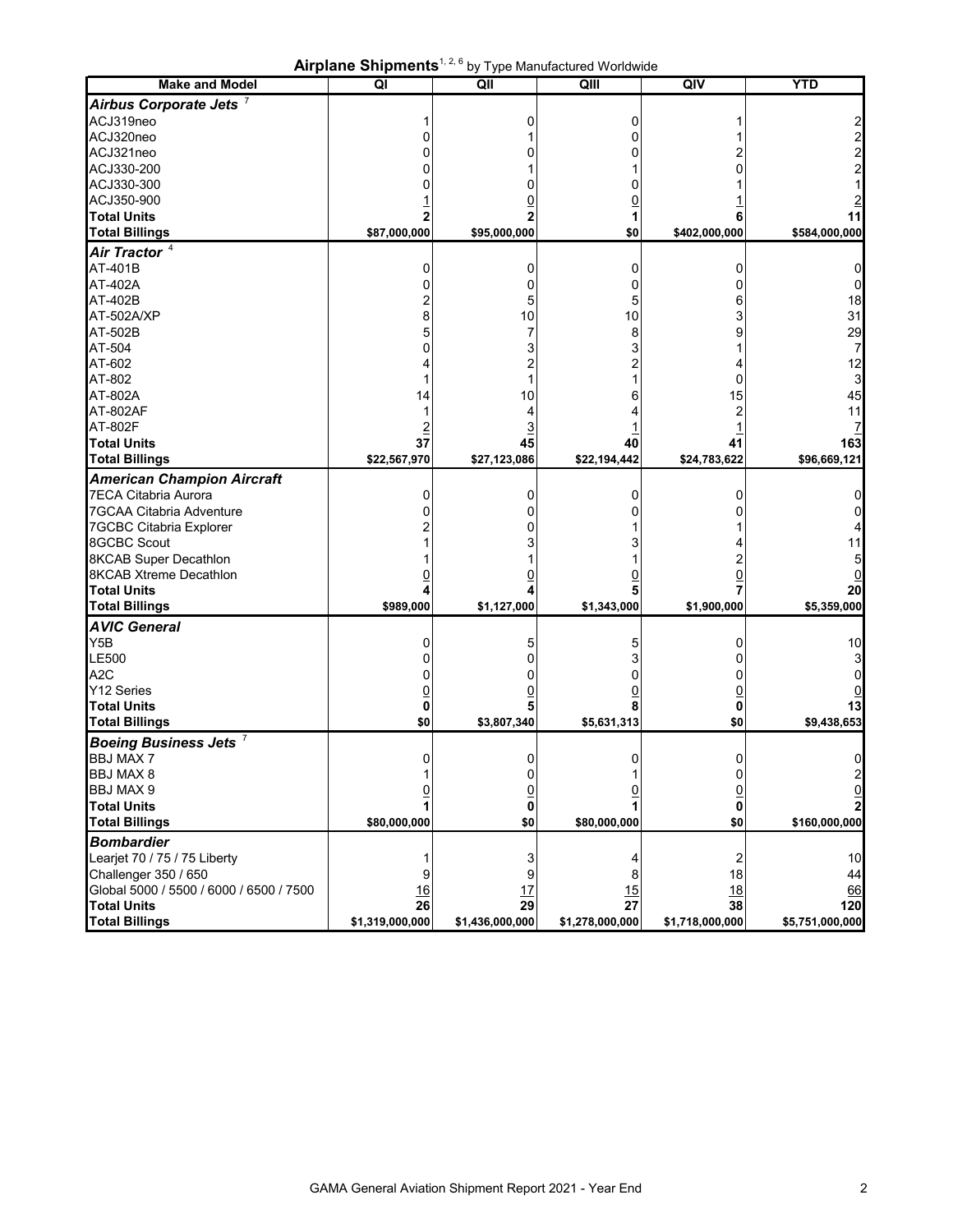**Airplane Shipments**1, 2, 6 by Type Manufactured Worldwide

|                                          | <b>AIrplane Shipments To by Type Manufactured Worldwide</b> |                 |                 |                      |                   |
|------------------------------------------|-------------------------------------------------------------|-----------------|-----------------|----------------------|-------------------|
| <b>Make and Model</b>                    | QI                                                          | QII             | QIII            | QIV                  | <b>YTD</b>        |
| <b>Cirrus Aircraft</b>                   |                                                             |                 |                 |                      |                   |
| <b>SR20</b>                              | 16                                                          | 19              | 27              | 19                   | 81                |
| <b>SR22</b>                              | 15                                                          | 26              | 35              | 55                   | 131               |
| SR <sub>22</sub> T                       | 39                                                          | 57              | 59              | 75                   | 230               |
| SF <sub>50</sub>                         | <u>7</u>                                                    | 16              | 23              | 40                   | 86                |
| <b>Total Units</b>                       | 77                                                          | 118             | 144             | 189                  | 528               |
| <b>Total Billings</b>                    | \$80,391,392                                                | \$131,434,390   | \$169,362,789   | \$251,716,823        | \$632,905,394     |
|                                          |                                                             |                 |                 |                      |                   |
| CubCrafters <sup>5, 6, 11, 12</sup>      |                                                             |                 |                 |                      |                   |
| Carbon Cub LSA & E-AB                    | 5                                                           | 5               | 8               | 5                    | 23                |
| XCub/NXCub EA-B                          | 3                                                           | 6               |                 | 5                    | 17                |
| CC19 XCub/NXCub                          |                                                             |                 |                 |                      | 10                |
| <b>Total Units</b>                       | 12                                                          | 13              | 12              | 13                   | 50                |
| <b>Total Billings</b>                    | \$2,924,920                                                 | \$2,994,890     | \$2,542,390     | \$3,077,400          | \$11,539,600      |
| DAHER $12$                               |                                                             |                 |                 |                      |                   |
| Kodiak 100                               | 5                                                           | 3               |                 |                      | 17                |
| <b>TBM 910</b>                           | ۵                                                           | 0               |                 | 6                    |                   |
| TBM 940 Homesafe                         |                                                             |                 |                 |                      | 2                 |
|                                          |                                                             | 14              | $\overline{8}$  | <u>20</u>            | 49                |
| <b>Total Units</b>                       | 12                                                          | 17              | 12              | 27                   | 68                |
| <b>Total Billings</b>                    | \$45,194,980                                                | \$71,948,988    | \$48,873,835    | \$111,807,755        | \$277,825,558     |
| Dassault Aviation 5, 8                   |                                                             |                 |                 |                      |                   |
| 2000S / 2000LXS / 900LX / 7X / 8X        |                                                             | 6               |                 | <u>24</u>            | $\frac{30}{2}$    |
| <b>Total Units</b>                       |                                                             | 6               |                 | 24                   | 30                |
| <b>Total Billings</b>                    |                                                             | \$316,400,000   |                 | \$1,187,300,000      | \$1,503,700,000   |
|                                          |                                                             |                 |                 |                      |                   |
| Diamond Aircraft <sup>5, 6, 11</sup>     |                                                             |                 |                 |                      |                   |
| DA20 (All)                               | 10                                                          | 6               | 1               | 6                    | 23                |
| <b>DA40 (All)</b>                        | 18                                                          | 41              | 24              | 39                   | 122               |
| DA42 (All)                               | 13                                                          | 7               | 8               | 27                   | 55                |
| <b>DA50</b>                              | 0                                                           | 0               | 4               | 3                    | 7                 |
| DA62                                     | <u>4</u>                                                    | <u>8</u>        | <u>8</u>        | 13                   | 33                |
| <b>Total Units</b>                       | 45                                                          | 62              | 45              | 88                   | 240               |
| <b>Total Billings</b>                    | \$28,677,900                                                | \$37,678,600    | \$33,518,700    | \$65,009,800         | \$164,885,000     |
| Embraer <sup>5</sup>                     |                                                             |                 |                 |                      |                   |
| Phenom 100EV                             |                                                             |                 |                 |                      |                   |
|                                          |                                                             |                 | 0               |                      | 6                 |
| Phenom 300                               | 0                                                           | 2               | 4               | 3                    | 9                 |
| Phenom 300E                              | 9                                                           | 9               | 10              | 19                   | 47                |
| Praetor 500                              |                                                             | 3               | 2               | 8                    | 14                |
| Praetor 600                              | $\overline{2}$                                              | $\overline{5}$  | $\overline{5}$  | $\overline{5}$       | <u>17</u>         |
| <b>Total Units</b>                       | 13                                                          | 20              | 21              | 39                   | 93                |
| <b>Total Billings</b>                    | \$150,085,000                                               | \$266.360.000   | \$274,065,000   | \$470,235,000        | \$1,160,745,000   |
| Epic Aircraft, LLC <sup>11</sup>         |                                                             |                 |                 |                      |                   |
| E1000                                    |                                                             | 0               | 0               |                      |                   |
| E1000 GX                                 | 0                                                           | <u>0</u>        | 5               |                      |                   |
| <b>Total Units</b>                       |                                                             | 0               |                 |                      | 10                |
| <b>Total Billings</b>                    | \$3,250,000                                                 | \$0             | \$19,250,000    | \$15,400,000         | \$37,900,000      |
|                                          |                                                             |                 |                 |                      |                   |
| <b>Extra Aircraft</b>                    |                                                             |                 |                 |                      |                   |
| EA300                                    | $\overline{5}$                                              | <u>6</u>        | <u>5</u>        |                      | <u>22</u>         |
| <b>Total Units</b>                       | 5                                                           |                 |                 |                      | 22                |
| <b>Total Billings</b>                    | \$1,815,000                                                 | \$2,142,000     | \$1,845,000     | \$2,034,000          | \$7,836,000       |
| Flight Design GmbH 6                     |                                                             |                 |                 |                      |                   |
| F <sub>2</sub>                           |                                                             |                 | 2               | 2                    | 6                 |
| <b>CT ASTM</b>                           |                                                             |                 | <u>10</u>       | <u>10</u>            |                   |
| <b>Total Units</b>                       | 8                                                           |                 | $\overline{12}$ | $\overline{12}$      | $\frac{35}{41}$   |
|                                          |                                                             |                 |                 |                      |                   |
| <b>Total Billings</b>                    | \$1,225,500                                                 | \$1,375,500     | \$1,944,000     | \$1,964,000          | \$6,509,000       |
| Game Composites <sup>11</sup>            |                                                             |                 |                 |                      |                   |
| GB1 GameBird                             | $\overline{4}$                                              |                 |                 |                      | <u>16</u>         |
| <b>Total Units</b>                       | 4                                                           |                 |                 |                      | 16                |
| <b>Total Billings</b>                    | \$2,060,000                                                 | \$2,060,000     | \$1,545,000     | \$2,575,000          | \$8,240,000       |
| Gulfstream Aerospace Corp. <sup>5</sup>  |                                                             |                 |                 |                      |                   |
| Gulfstream 280                           |                                                             |                 |                 |                      |                   |
| Gulfstream 500 / 550 / 600 / 650 / 650ER | 3                                                           | 3               | 6               |                      | 16                |
|                                          | $\frac{25}{25}$<br>28                                       | <u>18</u><br>21 | 25<br>31        | $\frac{35}{5}$<br>39 | <u>103</u><br>119 |
| <b>Total Units</b>                       |                                                             |                 |                 |                      |                   |
| <b>Total Billings</b>                    | \$1,504,000,000                                             | \$1,090,500,000 | \$1,539,500,000 | \$2,207,500,000      | \$6,341,500,000   |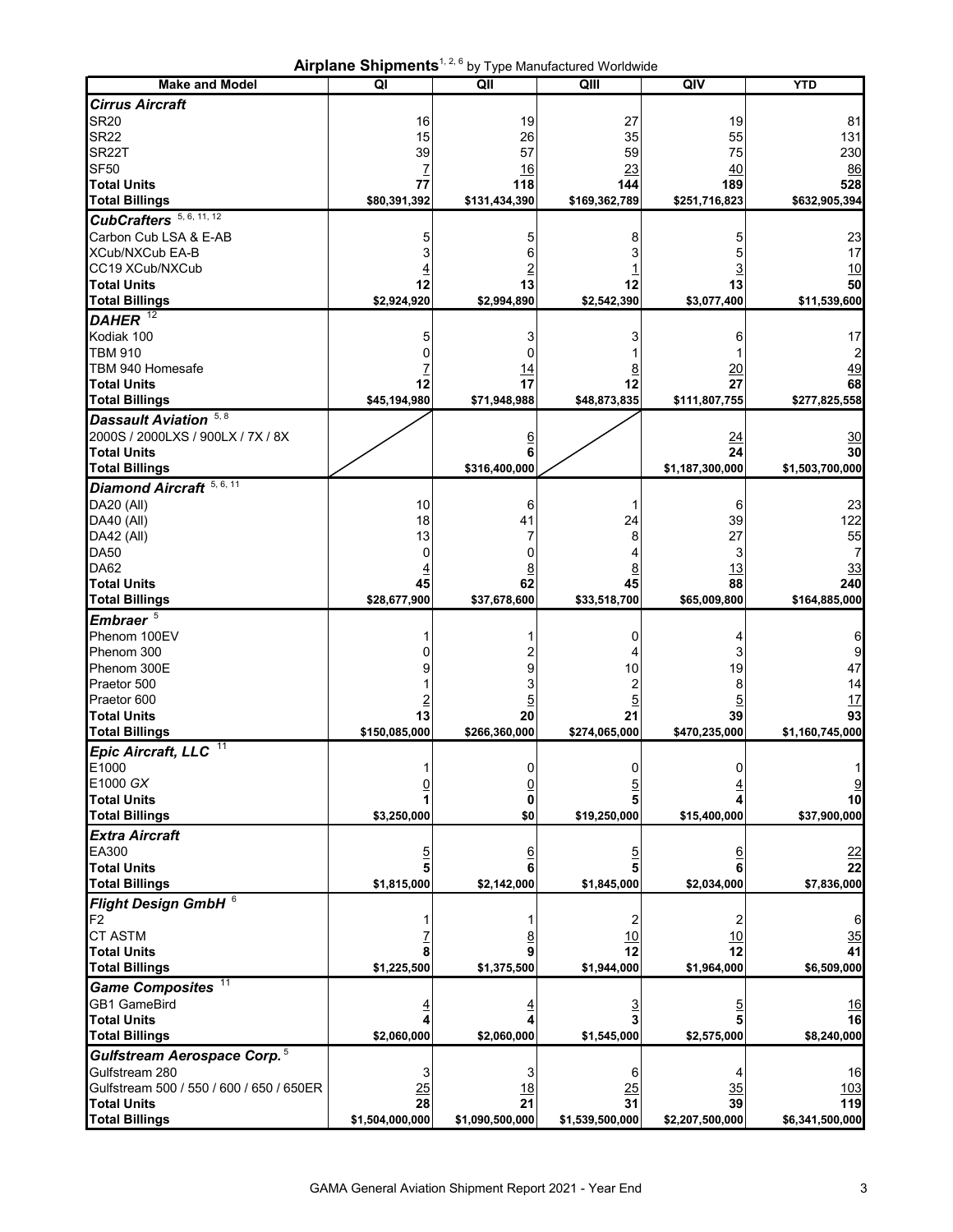**Airplane Shipments**1, 2, 6 by Type Manufactured Worldwide

|                                     | <b>All platte Stilbuletts</b> |                 | by Type Manufactured Wondwide |               |                 |
|-------------------------------------|-------------------------------|-----------------|-------------------------------|---------------|-----------------|
| <b>Make and Model</b>               | QI                            | QII             | QIII                          | QIV           | <b>YTD</b>      |
| Honda Aircraft Company <sup>5</sup> |                               |                 |                               |               |                 |
| HA-420 HondaJet                     |                               |                 |                               | <u>22</u>     | <u>37</u>       |
| <b>Total Units</b>                  |                               |                 | 9                             | 22            | 37              |
| <b>Total Billings</b>               | \$26,500,000                  | \$5,400,000     | \$48,600,000                  | \$118,800,000 | \$199,300,000   |
|                                     |                               |                 |                               |               |                 |
| <b>ICON Aircraft</b>                |                               |                 |                               |               |                 |
| A <sub>5</sub>                      |                               |                 |                               | <u>8</u>      | 18              |
| <b>Total Units</b>                  | 3                             | 3               |                               | 8             | 18              |
| <b>Total Billings</b>               | n/a                           | n/a             | n/a                           | n/a           | n/a             |
| Mahindra Aerospace <sup>5</sup>     |                               |                 |                               |               |                 |
| Airvan 8                            | 0                             | <u>0</u>        |                               |               |                 |
| <b>Total Units</b>                  | 0                             | 0               | 0                             |               |                 |
|                                     |                               |                 |                               |               |                 |
| <b>Total Billings</b>               | \$0                           | \$0             | \$0                           | \$0           | \$0             |
| <b>Mooney International Corp.</b>   |                               |                 |                               |               |                 |
| M20U Ovation Ultra                  | 0                             | 0               |                               |               |                 |
| M20V Acclaim Ultra                  |                               |                 |                               |               |                 |
| <b>Total Units</b>                  | 0                             | 0               | 0                             | 0             |                 |
| <b>Total Billings</b>               | \$0                           | \$0             | \$0                           | \$0           | \$0             |
|                                     |                               |                 |                               |               |                 |
| Pacific Aerospace Ltd.              |                               |                 |                               |               |                 |
| E-350 Explorer                      |                               | 0               |                               |               |                 |
| Cresco                              |                               |                 |                               |               |                 |
| <b>PAC 750XL</b>                    |                               |                 |                               |               |                 |
| <b>Total Units</b>                  |                               | 0               | 0                             |               |                 |
| <b>Total Billings</b>               | \$725,000                     | \$0             | \$0                           | \$0           | \$725,000       |
| Piaggio Aerospace                   |                               |                 |                               |               |                 |
| P.180 Avanti Evo                    |                               |                 |                               |               |                 |
| <b>Total Units</b>                  | 0                             | <u>0</u>        | 0                             |               |                 |
|                                     | 0                             | 0               | 0                             |               |                 |
| <b>Total Billings</b>               | \$0                           | \$0             | \$0                           | \$7,695,000   | \$7,695,000     |
| <b>Pilatus</b>                      |                               |                 |                               |               |                 |
| PC-6                                |                               | 0               |                               |               |                 |
| <b>PC-12</b>                        |                               | 26              | 23                            | 32            | 88              |
| <b>PC-24</b>                        |                               | 12              | 12                            | <u>18</u>     | 45              |
| <b>Total Units</b>                  | 10                            | 38              | 36                            | 51            | 135             |
| <b>Total Billings</b>               | \$71,957,000                  | \$276,910,000   | \$262,586,000                 | \$379,205,000 | \$990,658,000   |
| <b>Piper Aircraft, Inc.</b>         |                               |                 |                               |               |                 |
|                                     |                               |                 |                               |               |                 |
| PA-28-181 Pilot 100i                | 3                             | 6               | 12                            | 17            | 38              |
| PA-28-181 Archer III                | 13                            | 20              | 37                            | 19            | 89              |
| PA-28R-201 Arrow                    |                               | 0               |                               |               | 0               |
| PA-34-220T Seneca V                 |                               |                 |                               |               | 0               |
| PA-44-180 Seminole                  |                               | 3               |                               | 8             | 15              |
| PA-46-350P M350                     | 0                             | 4               | 7                             | 8             | 19              |
| PA-46-500TP M500                    | 0                             | 3               | $\overline{\mathbf{c}}$       | 2             | 7               |
| PA-46-600TP M600/SLS                | $6\phantom{1}6$               | $\underline{8}$ | 12                            | 13            | $\frac{39}{2}$  |
| <b>Total Units</b>                  | 24                            | 44              | $\overline{72}$               | 67            | 207             |
| <b>Total Billings</b>               | \$27,984,968                  | \$52,007,925    | \$76,368,198                  | \$80,417,965  | \$236,779,056   |
| <b>Pipistrel Aircraft</b>           |                               |                 |                               |               |                 |
| Virus SW 121                        |                               |                 | 6                             | 12            |                 |
| Virus SW 128 Velis Electro          | 2                             | 6               |                               |               | 26              |
|                                     | 14                            | $\overline{8}$  | $\underline{6}$               | 20            | 48              |
| <b>Total Units</b>                  | 16                            | 14              | 12                            | 32            | $\overline{74}$ |
| <b>Total Billings</b>               | n/a                           | n/a             | n/a                           | n/a           | n/a             |
| <b>Sonaca Aircraft</b>              |                               |                 |                               |               |                 |
| Sonaca 200                          |                               |                 |                               |               |                 |
| <b>Total Units</b>                  | $\frac{6}{6}$                 | $\frac{5}{5}$   | $\frac{3}{3}$                 | $\frac{5}{5}$ | $\frac{19}{19}$ |
| <b>Total Billings</b>               | \$1,451,400                   | \$1,240,250     | \$725,700                     | \$1,158,250   | \$4,575,600     |
|                                     |                               |                 |                               |               |                 |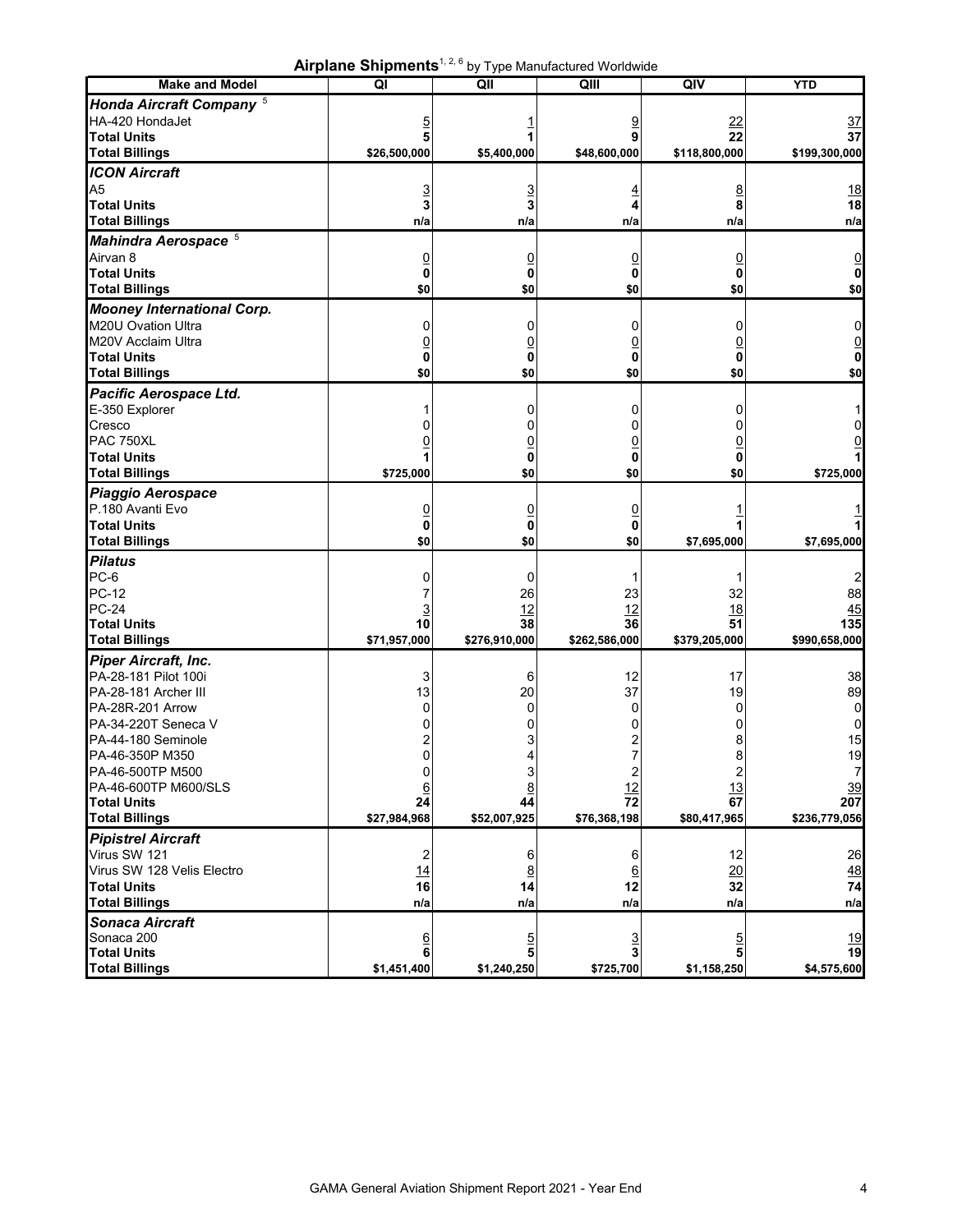|  | Airplane Shipments <sup>1, 2, 6</sup> by Type Manufactured Worldwide |  |
|--|----------------------------------------------------------------------|--|
|--|----------------------------------------------------------------------|--|

| <b>Make and Model</b>                       | $\overline{\mathsf{Q}}$ | QII            | QIII          | QIV             | <b>YTD</b>      |
|---------------------------------------------|-------------------------|----------------|---------------|-----------------|-----------------|
| <b>TECNAM Aircraft 6</b>                    |                         |                |               |                 |                 |
| <b>ASTM - LSA</b>                           | 13                      | 25             | 14            | 23              | 75              |
| <b>P2002JF</b>                              | 1                       | 0              | 3             | $\overline{c}$  | 6               |
| P92JS                                       | 0                       | 0              | 0             | 0               | 0               |
| <b>P2008JC</b>                              | 14                      | 12             | 9             | 6               | 41              |
| P2006T                                      | 6                       | $\overline{7}$ | 6             | 9               | 28              |
| P2010P Twenty Ten                           | 9                       | 11             | 8             | 8               | 36              |
| P2012 Traveller                             | $\overline{3}$          | <u>3</u>       | 4             | 7               | 17              |
| <b>Total Units</b>                          | 46                      | 58             | 44            | 55              | 203             |
| <b>Total Billings</b>                       | \$21,970,000            | \$22,881,000   | \$21,785,000  | \$25,495,883    | \$92,131,883    |
| <b>Textron Aviation</b> <sup>4, 5, 11</sup> |                         |                |               |                 |                 |
| CE-172S Skyhawk SP                          | 27                      | 47             | 42            | 50              | 166             |
| CE-182T Skylane                             | $\Omega$                | 16             | 9             | 13              | 38              |
| CE-T206H Turbo Stationair                   | 6                       | 8              |               | 35              | 50              |
| Bonanza G36                                 | 0                       | 0              | 0             | $\mathbf{0}$    | 0               |
| Baron G58                                   | 0                       | 0              | 0             | 0               | 0               |
| CE-208 Caravan 675                          | 2                       | 2              | 5             | 3               | 12              |
| CE-208B Grand Caravan EX                    | 5                       | 15             | 11            | 11              | 42              |
| King Air 250 / 260                          | 3                       | 3              | 8             | 8               | 22              |
| King Air 350i / 360 / ER                    | 4                       | 13             | 11            | 21              | 49              |
| CE-525 Citation M2                          |                         | 9              | 10            | 8               | 34              |
| CE-525B Citation CJ3+                       | 4                       | 7              | 9             | 6               | 26              |
| CE-525C Citation CJ4 Gen2                   |                         |                | 8             | 7               | 27              |
| CE-560 Citation XLS+                        |                         |                | 6             | 4               | 19              |
| CE-680 Citation Sovereign+                  |                         | 2              | 0             | 0               | 3               |
| <b>CE-680A Citation Latitude</b>            | 6                       | 7              | 9             | 12              | 34              |
| CE-700 Citation Longitude                   | 3                       | 5              |               | 9               | 24              |
| <b>Total Units</b>                          | 75                      | 148            | 136           | 187             | 546             |
| <b>Total Billings (Combined)</b>            | \$473,673,000           | \$830,808,000  | \$912,442,000 | \$1,062,593,000 | \$3,279,516,000 |
| <b>Thrush Aircraft, LLC.</b>                |                         |                |               |                 |                 |
| S2R-T34                                     | 5                       | 3              | 3             | 3               | 14              |
| S2RHG-T65                                   | ი                       | C              | O             | 0               | 0               |
| S2R-T660                                    | 2                       |                |               | 3               | 9               |
| S2R-G10                                     | 0                       | 0              | 0             | 0               | 0               |
| <b>S2R-H80</b>                              | $\overline{0}$          | $\overline{0}$ |               | $\overline{0}$  |                 |
| <b>Total Units</b>                          | 7                       | 5              | 6             | 6               | 24              |
| <b>Total Billings</b>                       | \$8,301,393             | \$6,267,709    | \$7,558,725   | \$7,549,664     | \$29,677,491    |
| <b>WACO Aircraft Company</b>                |                         |                |               |                 |                 |
| 2T-1A-2 Great Lakes                         | 0                       |                | 0             | 0               |                 |
| YMF-5D                                      | 0                       | 0              |               | 0               |                 |
| <b>Total Units</b>                          | 0                       |                | 2             | 0               |                 |
| <b>Total Billings</b>                       | \$0                     | \$279,000      | \$1,118,000   | \$0             | \$1,397,000     |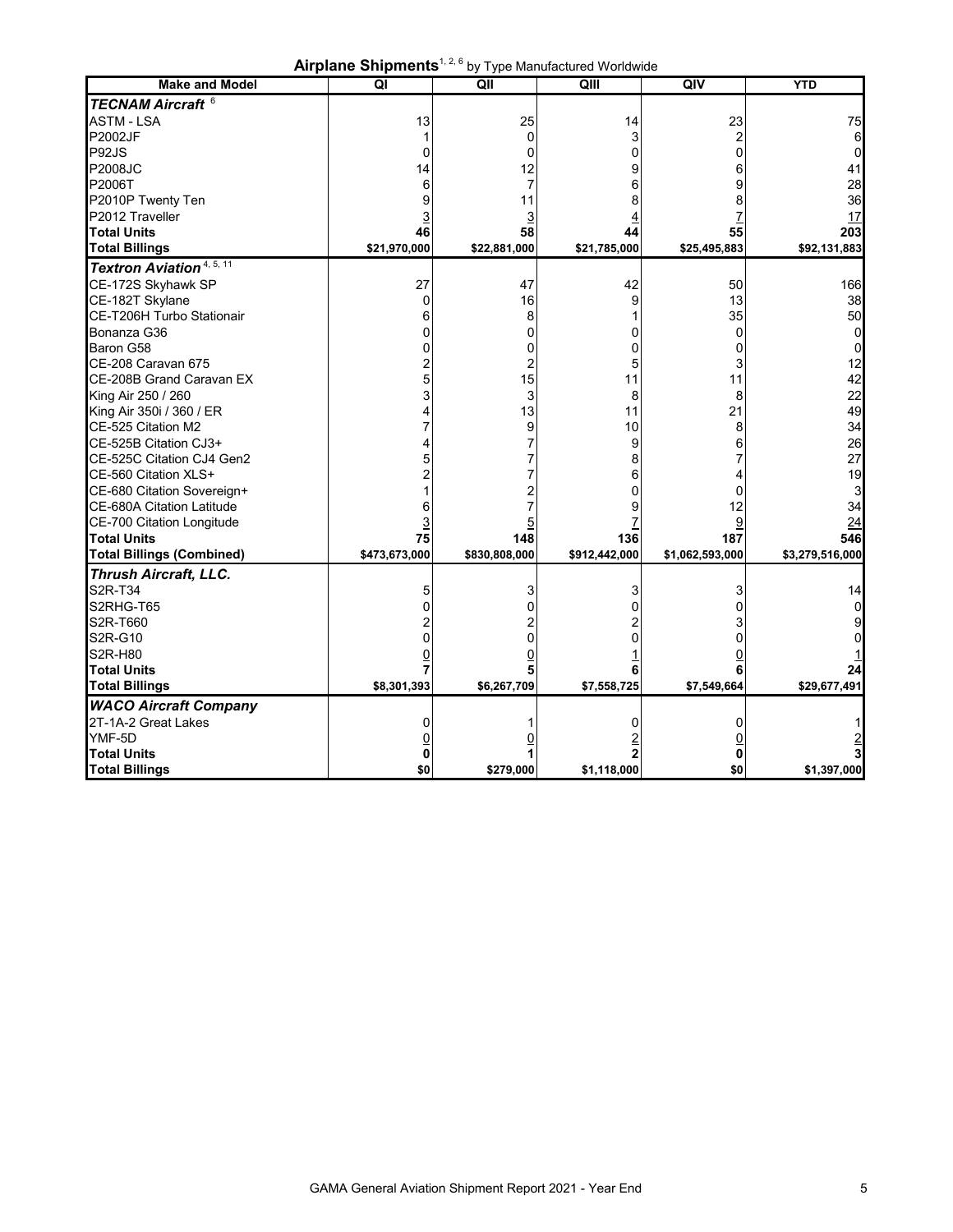|                                      | KULUI UTATLI JITII UTTUU TUU |                         | by Type Manufactured Wondwide |                |                         |
|--------------------------------------|------------------------------|-------------------------|-------------------------------|----------------|-------------------------|
| <b>Make and Model</b>                | QI                           | $\overline{\mathsf{Q}}$ | QIII                          | QIV            | <b>YTD</b>              |
| Airbus Helicopters 5, 9, 10, 13      |                              |                         |                               |                |                         |
| H125 / H125M                         |                              |                         |                               |                |                         |
|                                      | 16                           | 41                      | 27                            | 51             | 135                     |
| H130                                 | 3                            | 8                       | 4                             | 9              | 24                      |
| H135 / H135M                         | 4                            | 4                       | 7                             | 14             | 29                      |
| H145 / H145M                         | 8                            | 13                      | 23                            | 41             | 85                      |
| AS365 N3+ / AS565 Mbe                | 0                            | 0                       | 0                             |                | 1                       |
| H155                                 | ი                            | 0                       |                               | 0              |                         |
| H160                                 | 0                            | 0                       | 0                             |                |                         |
| H175                                 | ი                            |                         | 3                             | 0              |                         |
|                                      |                              |                         |                               |                |                         |
| H215 / H215M                         | O                            |                         |                               |                | 5                       |
| H225 / H225M                         | 5                            | 3                       | 6                             | 12             | 26                      |
| <b>TIGER</b>                         | <u>0</u>                     | $\overline{0}$          | $\overline{0}$                | $\overline{0}$ |                         |
| <b>Total Units</b>                   | 36                           | 71                      | 73                            | 131            | 311                     |
| <b>Total Billings</b>                | \$249,324,000                | \$367,964,000           | \$543,344,000                 | \$918,648,000  | \$2,079,280,000         |
| Bell <sup>5</sup>                    |                              |                         |                               |                |                         |
|                                      |                              |                         |                               |                |                         |
| 505                                  | 4                            | 24                      | 13                            | 22             | 63                      |
| 407                                  | 0                            | 0                       | 0                             | 0              | 0                       |
| 407GX                                | ი                            | 0                       | 0                             | 0              | 0                       |
| 407GXi                               | 5                            | 15                      | 13                            | 23             | 56                      |
| 429                                  | 5                            | 6                       | 7                             | 10             | 28                      |
| 429WLG                               | 0                            | 0                       | 0                             | 2              |                         |
| 412EP                                | 0                            |                         | 0                             | 0              | $\frac{2}{2}$           |
|                                      |                              | 2                       |                               |                |                         |
| 412EPI                               |                              | 0                       | 0                             |                | 5                       |
| Huey II                              | <u>3</u>                     | 0                       | 0                             |                |                         |
| <b>Total Units</b>                   | 20                           | 47                      | 33                            | 63             | 163                     |
| <b>Total Billings</b>                | \$125,600,000                | \$163,000,000           | \$127,500,000                 | \$274,800,000  | \$691,000,000           |
| Enstrom Helicopter Corp. 4, 5        |                              |                         |                               |                |                         |
|                                      |                              |                         |                               |                |                         |
| F28F, 280FX                          | 0                            | 0                       |                               | 0              |                         |
| 480B-G                               |                              | <u>0</u>                | 0                             | 0              |                         |
| <b>Total Units</b>                   | 0                            | 0                       | $\overline{2}$                | 0              |                         |
| <b>Total Billings</b>                | \$0                          | \$0                     | \$1,200,000                   | \$0            | \$1,200,000             |
| <b>Hélicoptères Guimbal</b>          |                              |                         |                               |                |                         |
| Cabri G2                             |                              |                         |                               |                |                         |
|                                      | $\overline{2}$               | $\overline{4}$          | <u>6</u>                      | <u>8</u>       | <u> 20</u>              |
| <b>Total Units</b>                   | $\overline{2}$               | 4                       | 6                             | 8              | 20                      |
| <b>Total Billings</b>                | \$807,592                    | \$1,514,236             | \$2,678,475                   | \$3,214,969    | \$8,215,271             |
| KAMAN <sup>5</sup>                   |                              |                         |                               |                |                         |
| K-1200 K-MAX                         |                              |                         |                               | $\overline{2}$ |                         |
| <b>Total Units</b>                   |                              | $\overline{0}$<br>0     | $\overline{0}$<br>0           |                |                         |
|                                      |                              |                         |                               |                |                         |
| <b>Total Billings</b>                | \$8,000,000                  | \$0                     | \$0                           | \$16,000,000   | \$24,000,000            |
| 5, 9, 10, 14<br>Leonardo Helicopters |                              |                         |                               |                |                         |
| <b>AW119Kx</b>                       | 0                            | 5                       | 3                             | 5              | 13                      |
| AW109 Power                          | 0                            | 0                       | 0                             | 0              | 0                       |
| AW109 Trekker                        | 0                            | 3                       | 0                             |                | 5                       |
|                                      |                              |                         |                               |                |                         |
| AW109 GrandNew                       | 2                            | 3                       | 2                             | 2              | $\boldsymbol{9}$        |
| AW139                                | 3                            | 8                       | 11                            | 24             | 46                      |
| AW169                                | 6                            | 5                       | 3                             | 10             | 24                      |
| AW189 / AW149                        |                              |                         | 5                             | 5              | 16                      |
| AW159                                |                              | O                       | 0                             | 0              | 0                       |
| <b>SUPER LYNX</b>                    | O                            | 0                       | 0                             | 0              | 0                       |
| AW101                                |                              |                         | 0                             |                | $\overline{\mathbf{c}}$ |
| CH47F                                |                              | 0                       | 0                             | 0              | 0                       |
| SW4                                  |                              |                         |                               |                |                         |
|                                      | 0                            | 0                       | 0                             | 0              | 0                       |
| W3                                   | <u>0</u>                     | <u>0</u>                | <u>0</u>                      | <u>0</u>       |                         |
| <b>Total Units</b>                   | 12                           | 30                      | 24                            | 49             | 115                     |
| <b>Total Billings</b>                | \$118,836,000                | \$272,016,000           | \$249,812,000                 | \$462,048,000  | \$1,102,712,000         |